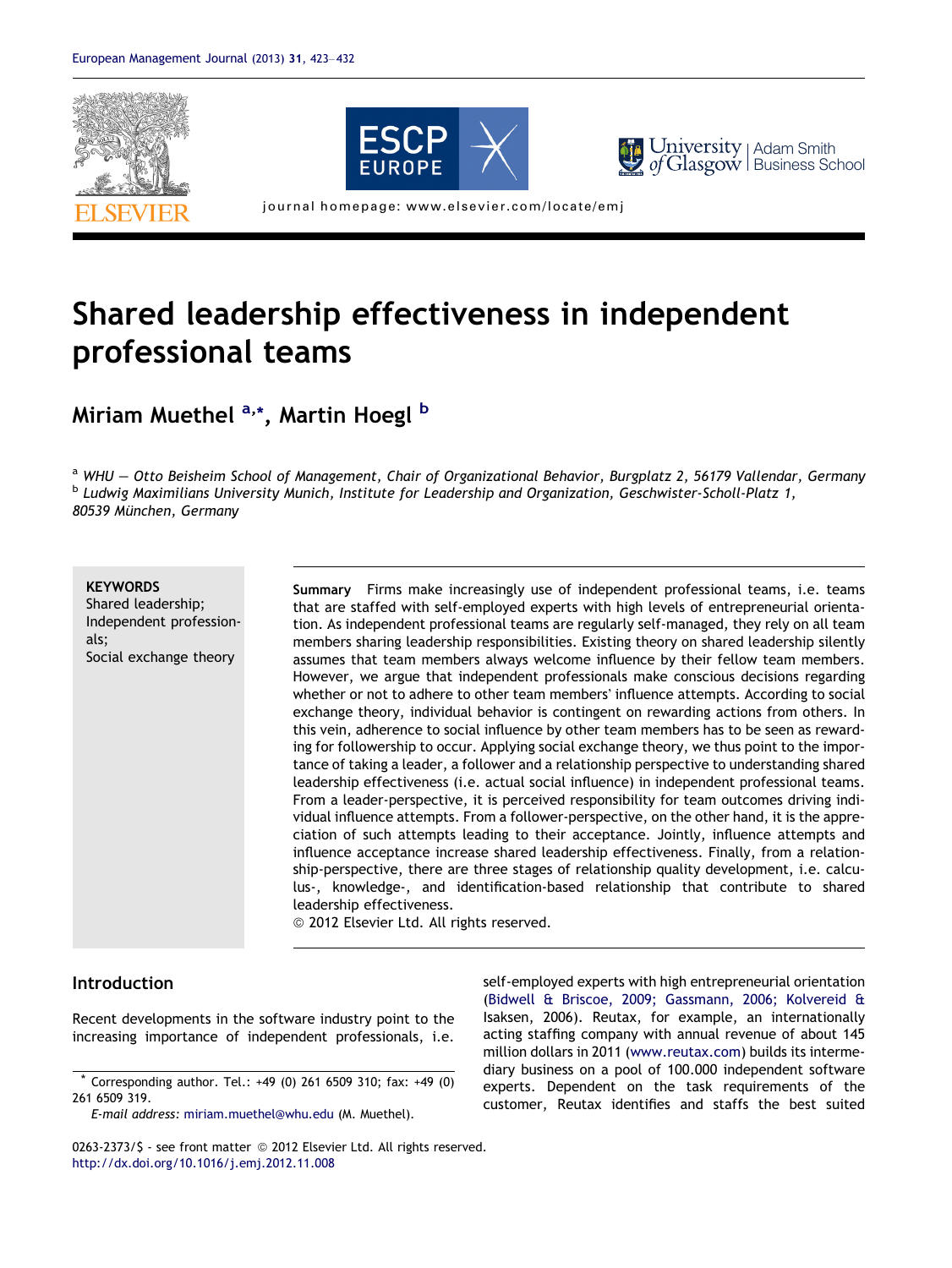independent professionals to a software company's project [\(Mowshowitz, 1997\)](#page--1-0). The result are project teams that consist partly, and in some cases exclusively, of independent professionals contracted by a company for a specific project, while intermediaries like Reutax serve as a broker between the organization looking for temporary help and the independent professional. However, this development toward an increased use of independent professionals seems to be not only relevant for software development, but also other knowledge intensive industries, such as consulting (see for example a-connect, a globally acting independent consultant staffing company [www.aconnect.com\)](http://www.aconnect.com). From the company's perspective, such independent professionals provide a rich source of outside knowledge as well as a reservoir to competently staff teams in peak times when their full-time staff is otherwise committed ([Drucker, 1992\)](#page--1-0).

Due to their high levels of expertise and experience [\(Bidwell & Briscoe, 2009; Eppler & Sukowski, 2000; Hoegl](#page--1-0) [& Schulze, 2005](#page--1-0)), teams with independents professionals are mostly self-managed (O'[Connell, Doverspike, & Cober,](#page--1-0) [2002](#page--1-0)), i.e. they do not have a formal project leader [\(Chambers, Drysdale, & Hughes, 2010; McCalman & Paton,](#page--1-0) [2010; Renn, 1998\)](#page--1-0). Coordination between independent professionals therefore is likely to be achieved through shared leadership ([Erez, Lepine, & Elms, 2002; Pearce, 2004](#page--1-0)), which is defined as a dynamic, interactive influence process among peers in which the objective is to lead one another to the achievement of group goals ([Pearce & Conger, 2003](#page--1-0)). However, in teams with independent professionals, shared leadership might follow different rules than in traditional teams.

Independent professionals most often deliberately choose to work independently, rather than in a set employment relationship. Often, they have gained several years of work experience being employed in firms, but then decide to leave such more secure positions in order to gain autonomy ([Lumpkin & Dess, 1996](#page--1-0)). However, although they focus on their own positive outcomes, independent professionals regularly depend on the collaboration and coordination with the other team members [\(Stewart & Barrick, 2000](#page--1-0)).

Effective leadership in project team occurs if one party exerts influence and the other party is willing to accept this influence ([Chaleff, 2008\)](#page--1-0). Shared leadership effectiveness thus refers to the coincidence of influence exertion by one team member toward a specific fellow team member and the acceptance of that influence attempt by the targeted team member. Most definitions of leadership only include the first aspect (see overview of leadership definitions in [Yukl, 2005\)](#page--1-0), silently assuming that social influence by the formal leadership is accepted by the subordinate. Recently, literature on leader influence strategies' effectiveness [\(Fu,](#page--1-0) [Kennedy, Tata, & Yukl, 2004; Fu, Kennedy, Tata, & Yukl,](#page--1-0) [2004a; Fu, Kennedy, & Yukl, 2004b](#page--1-0)) goes one step further, pointing to employees' subordination being a matter of degree rather than being a naturally given reality. The role of the follower in enabling leadership effectiveness has consequently gained more interest recently [\(Collinson, 2006;](#page--1-0) [Hollander, 1992; Howell & Shamir, 2005; Johnson & Dip](#page--1-0)[boye, 2008; Kelley, 2004; Zhu, Avolio, & Walumbwa,](#page--1-0) [2009](#page--1-0)). Nevertheless, most research either focuses on one or the other perspective. Even concepts of shared

leadership in traditional in-house teams have mainly been considered from the influencing perspective with researchers implicitly assuming 'silent' (or unquestioning) followership, given the common organizational context and an informal (or even formal) status hierarchy within it. This assumption, however, is likely challenged as independent professionals get involved. Being independent-minded, they evaluate other parties' contributions in a collaborative project team and are likely to reject influence attempts by other team members, if they do not perceive it to be beneficial for their own work in the project.

Disentangling the interplay between leading and following in independent professional teams, we offer a more fine grained view on shared leadership effectiveness in teams, which so far has been neglected. Instead, extent research on shared leadership has focused on the sources and strength of shared leadership, applying a social network perspective (with a focus on who is exerting influence), as well as a leadership styles perspective (with a focus on how influence is exerted) [\(Carson, Tesluk, & Marrone,](#page--1-0) [2007; Mehra, Smith, Dixon, & Robertson, 2006; Pearce,](#page--1-0) [2004; Pearce & Conger, 2003; Pearce & Manz, 2005a](#page--1-0)). We argue that the mechanisms of shared leadership in independent professional teams should be analyzed through a social exchange lens [\(Blau, 1964; Cropanzano & Mitchell, 2005;](#page--1-0) [Homans, 1958\)](#page--1-0). In particular, we argue that leader-member-exchange ([Dienesch & Liden, 1986; Sparrowe & Liden,](#page--1-0) [1997](#page--1-0)), which particularly distinguishes the leader, the follower, and a the relationship perspective of leadership [\(Graen & Uhl-Bien, 1995\)](#page--1-0), offers important insights into the development and effectiveness of shared leadership in independent professional teams. Although [Hickman \(2010\)](#page--1-0) has pointed to the relevance of social exchange theory for shared leadership theorizing, a detailed concept has not yet been elaborated.

Conceptualizing shared leadership from a social exchange perspective [\(Dockery & Steiner, 1990; Pellegrini,](#page--1-0) [Scandura, & Jayaraman, 2010; Seers, Petty, & Cashman,](#page--1-0) [1995](#page--1-0)) in the domain of independent professional teams, this article offers contributions to shared leadership and to entrepreneurship theory. We offer new insights into shared leadership processes by distinguishing leader, follower, and relationship perspective. Taking a leader perspective, we aim at specifying the broad term of influence within our domain, following [Lowe \(2006\)](#page--1-0) call to define what is influenced by whom. We therefore show that for independent professional teams, the area of influence is determined by one team member's possible contribution to another's task accomplishment. Second, taking a follower perspective, we reason that team members evaluate the potential benefit of adhering to the advice given and then decide whether or not to adapt own behavior, rather than simply demonstrating compliance [\(Collinson, 2006; Kelley, 1992\)](#page--1-0). Third, taking a relationship perspective, we contribute to the conceptualization of shared leadership development over time, as demanded by [Carson et al. \(2007\)](#page--1-0), by specifying the construct of a relationship quality. Taking a social exchange perspective, we consider advice from other team members as valuable input to increase one's own task performance. Regarding shared leadership initiatives as valuable 'services' embedded in reciprocal exchange processes between peers, with leaders and followers being senders and recipients